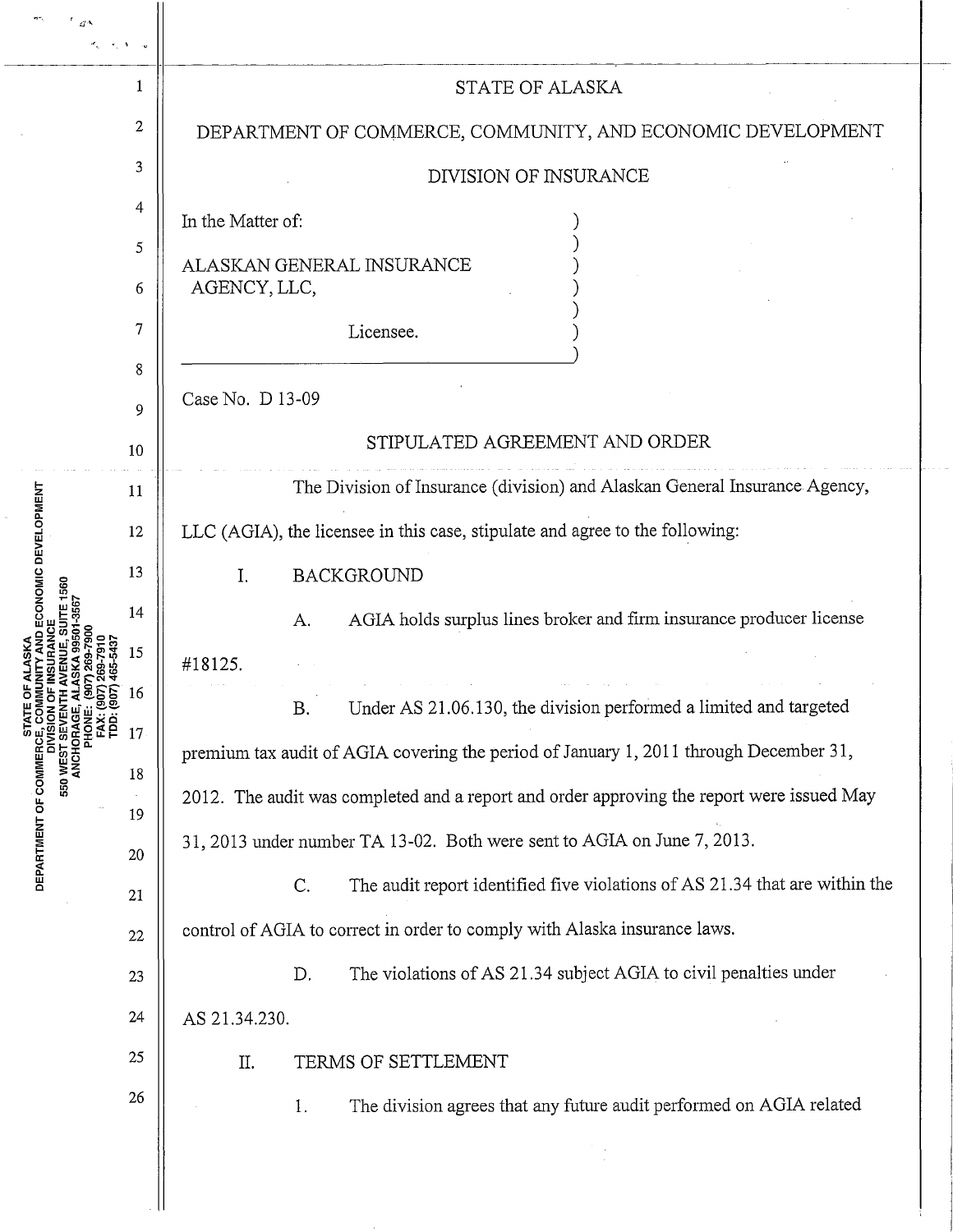<sup>1</sup>  $\parallel$  hereto will cover calendar years starting with 2014 or later but not any year before 2014.

2. AGIA agrees to pay a civil penalty under AS 21.34.230 in the amount of \$10,000, with \$5,000 suspended. The unsuspended penalty is payable within three months from the time that AGIA is notified that the director has signed the order approving this agreement.

3. In the event AGIA violates the Alaska insurance laws during the next two calendar years (2014 and 2015), the suspended portion of the penalty referenced in paragraph 2 will be reinstated. AGIA also will be subject to any and all sanctions authorized by the insurance laws including imposition of additional penalties.

4. By signing this agreement, AGIA understands and agrees that any failure to comply with the terms of this agreement may be grounds to revoke, suspend, or non-renew Alaska surplus lines broker and firm insurance producer license #18125.

5. AGIA understands that this agreement is not binding on the parties unless and until the director signs the order approving the agreement.

DATED:  $g||q||_3$ 

DIVISION OF INSURANCE

By:

Rebecca Nesheim Tax Auditor

ALASKAN GENERAL INSURANCE AGENCY,LLC

<u>L Chambles</u> By:

George $\Lambda$  Chamblee Compliance Officer

DATED: 8/12/2013

MUNITY AND ECONOMIC DEVELOPMENT STATE OF ALASKA DEPARTMENT OF COMMERCE, COMI 550 WEST I "

2

3

4

5

6

7

8

9

10

11

12

13

14

15

16

 $17$ 

18

19

20

21

22

23

24

25

26

2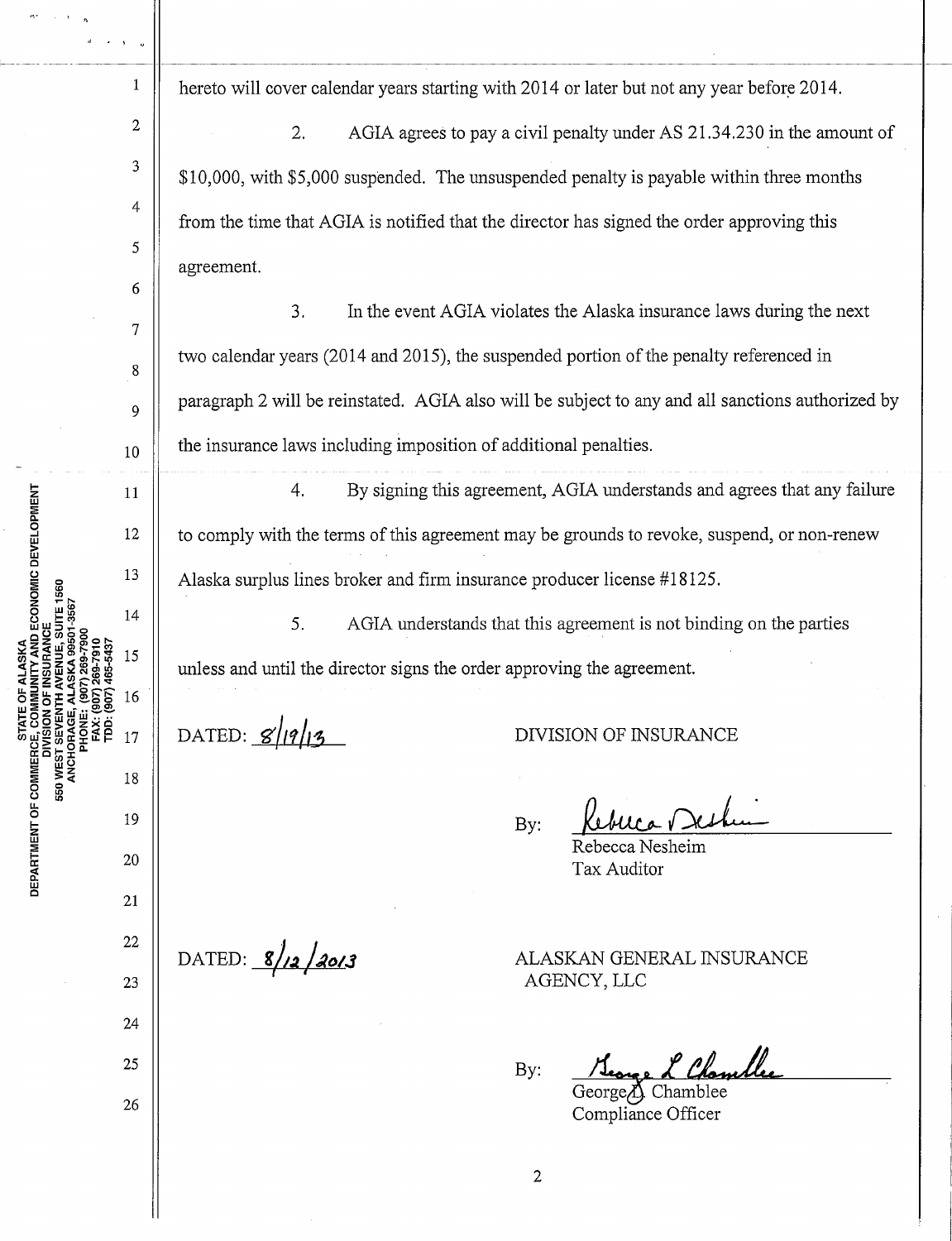$\epsilon$  $\sqrt{t}$  $\sigma$  $\vert$  Approved as to form and content: 2 DATED:  $\frac{8}{28}$ MICHAEL C. GERAGHTY 3 ATTORNEY GENERAL 4 By:  $\mathcal{L}/\mathcal{L}$   $\mathcal{F}$  or 5 6 Nathaniel B. Atwood Assistant Attorney General 7 8 ORDER 9 IT IS ORDERED that this Stipulated Agreement and Order is adopted in full 10 resolution of the issues in this case, and shall constitute the final order in this matter. STATE OF ALASKA<br>E, COMMUNITY AND ECONOMIC DEVELOPMENT<br>E, COMMUNITY AND ECONOMIC DEVELOPMENT 11 DATED this  $28^{44}$  day of  $Ququst$ , 2013. 12 13 ENUE, SUITE 1560  $14$ SION OF INSURANCE Bret S. 15 Director 16 550 WEST SEY 17 DEPARTMENT OF COMMERCE ANCHOR 18 19 20 21 22 23 24 25 26 3